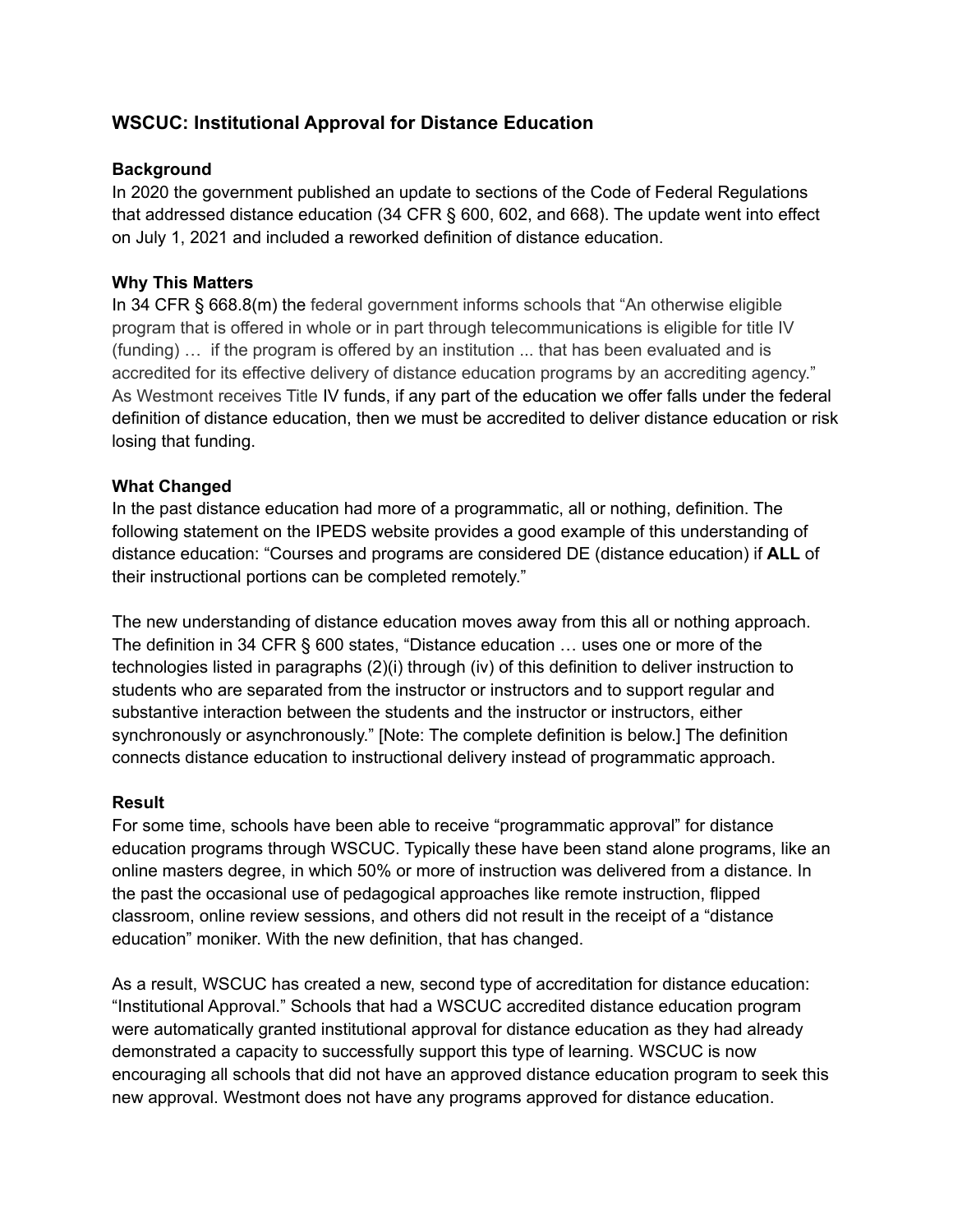#### **Why This Matters Part II**

Due to Covid-19 and the need to engage in remote learning, WSCUC was allowed to give temporary permission to all WSCUC schools to operate distance education programs. For the past few semesters, Westmont has regularly engaged in distance education and we are currently in compliance with 34 CFR § 600 because of this temporary approval. Without the approval, we will no longer be approved to utilize any instructional approach that falls within the definition of distance education; a single instance of any number of instructional decisions would put us outside of our accreditation and so jeopardize both our accreditation and eligibility for Title IV funding.

# **WSCUC Description of Distance Education**

In a webinar for members, a WSCUC representative said simple things like allowing a student to attend a class meeting remotely or expecting students to watch an online, pre-recorded lecture will result in the course being labeled distance education and so require the WSCUC institutional approval. These practices and others that take advantage of technology and the internet have been used by Westmont faculty members for years.

To further state this new understanding, in a recent communication they said, "WSCUC understands that the Department will consider any program utilizing any distance education as a distance education program."

The logical extension of this understanding is that if we do not have institutional approval for distance education, then we can not utilize any distance education strategies. A WSCUC representative described a school that does not have institutional approval as needing to offer instruction in a "100% face-to-face environment" (which is reminiscent of the college experience before technology invaded campuses).

Note: Programs that rely on distance education for 50% or more of content delivery must still gain and hold separate "program approval" for distance education through WSCUC. So, while "institutional approval" for distance education will allow faculty members to use a variety of instructional strategies that fall within the federal definition of distance education, it does not enable schools to simply roll out new online learning or distance education programs. Those must seek separate and individual approval through the WSCUC substantive change process.

#### **Recommendation**

Because the new definition of distance education applies to instructional decisions rather than programmatic decisions, it will tightly restrict the freedom of faculty members to choose from a variety of approaches to both instruct and support students. So, the President and Provost ask that we seek institutional approval for distance education.

# **Next Steps**

WSCUC has created a new process for securing institutional approval for distance education that includes the submission of documentation supporting Westmont's capacity to successfully